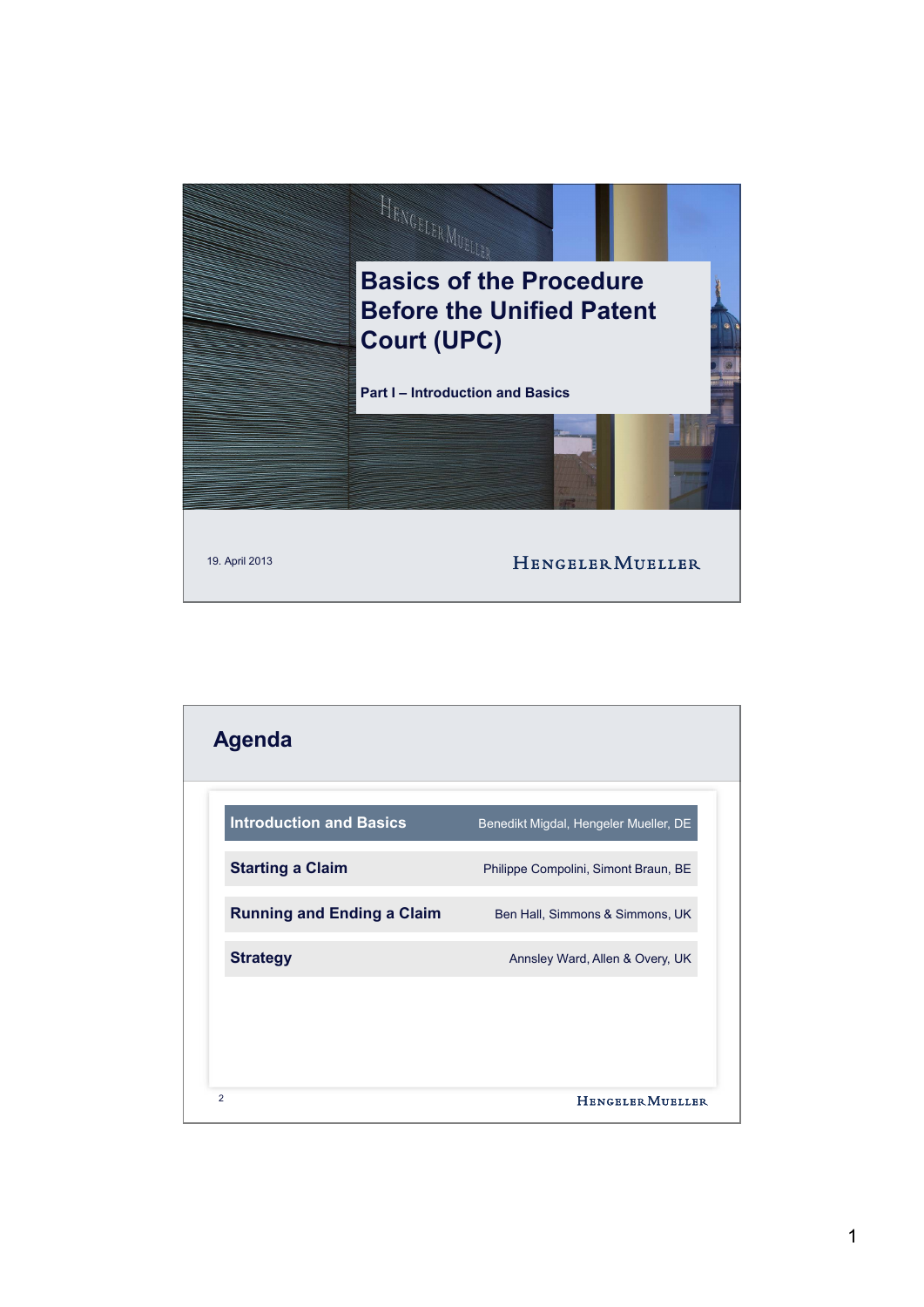| <b>Goals and Guiding Principles of the UPC</b>                                                                                                                                                                                                                                                       |  |  |
|------------------------------------------------------------------------------------------------------------------------------------------------------------------------------------------------------------------------------------------------------------------------------------------------------|--|--|
| "AGREEMENT ON A UNIFIED PATENT COURT                                                                                                                                                                                                                                                                 |  |  |
| THE CONTRACTING MEMBER STATES, ()                                                                                                                                                                                                                                                                    |  |  |
| WISHING to <i>improve</i> the enforcement of patents and the defence against unfounded<br>claims and patents which should be revoked and to enhance legal certainty by setting up a<br>Unified Patent Court for litigation relating to the infringement and validity of patents;                     |  |  |
| CONSIDERING that the Unified Patent Court should be devised to ensure expeditious and<br>high quality decisions, striking a fair balance between the interests of right holders and<br>other parties and taking into account the need for proportionality and flexibility;                           |  |  |
| CONSIDERING that the Unified Patent Court should be a court common to the<br>Contracting Member States and thus part of their judicial system, with exclusive<br>competence in respect of European patents with unitary effect and European patents<br>granted under the provisions of the EPC; $()$ |  |  |
| HAVE AGREED AS FOLLOWS: ()"                                                                                                                                                                                                                                                                          |  |  |
| 3<br><b>HENGELER MURLLER</b>                                                                                                                                                                                                                                                                         |  |  |

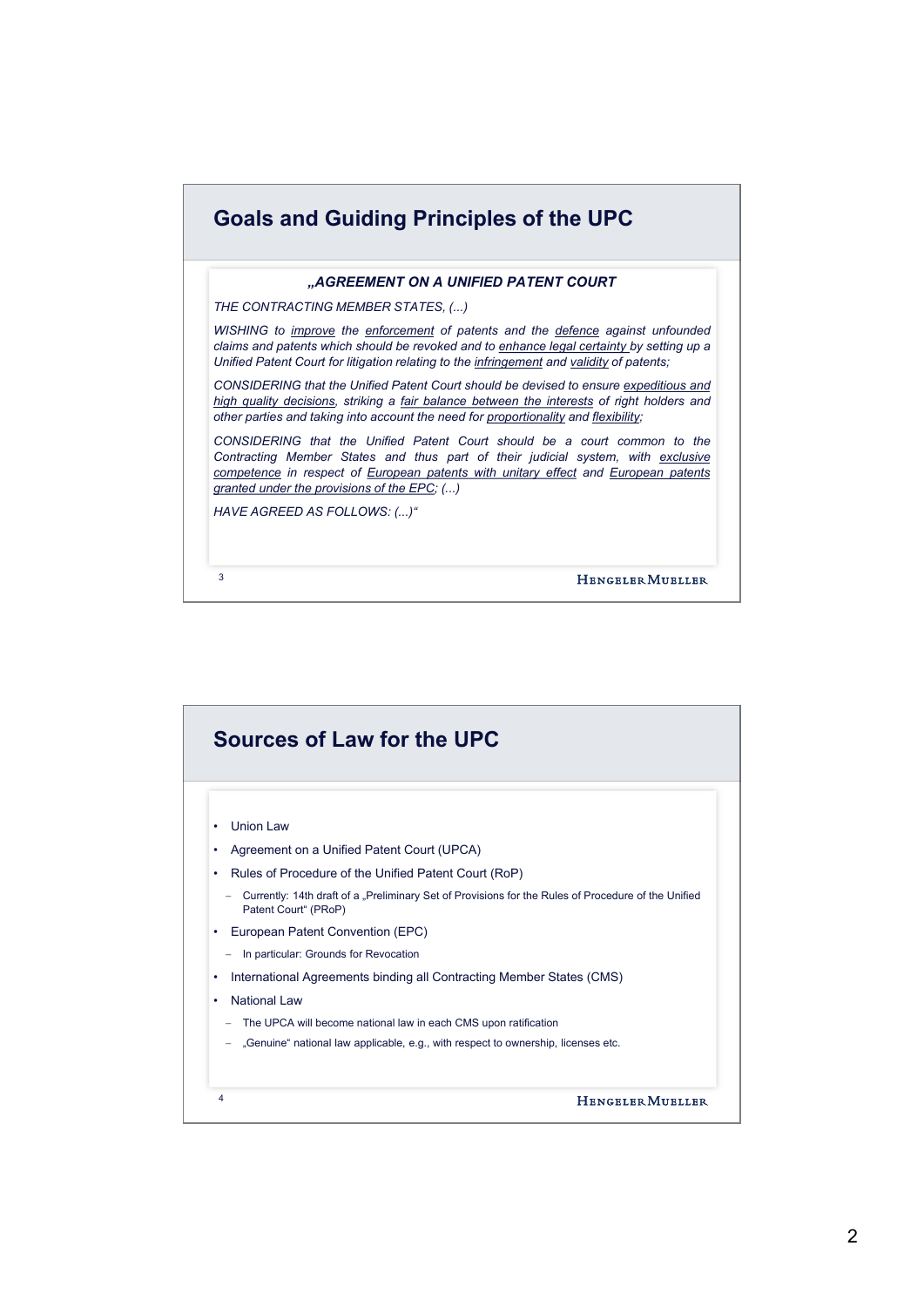

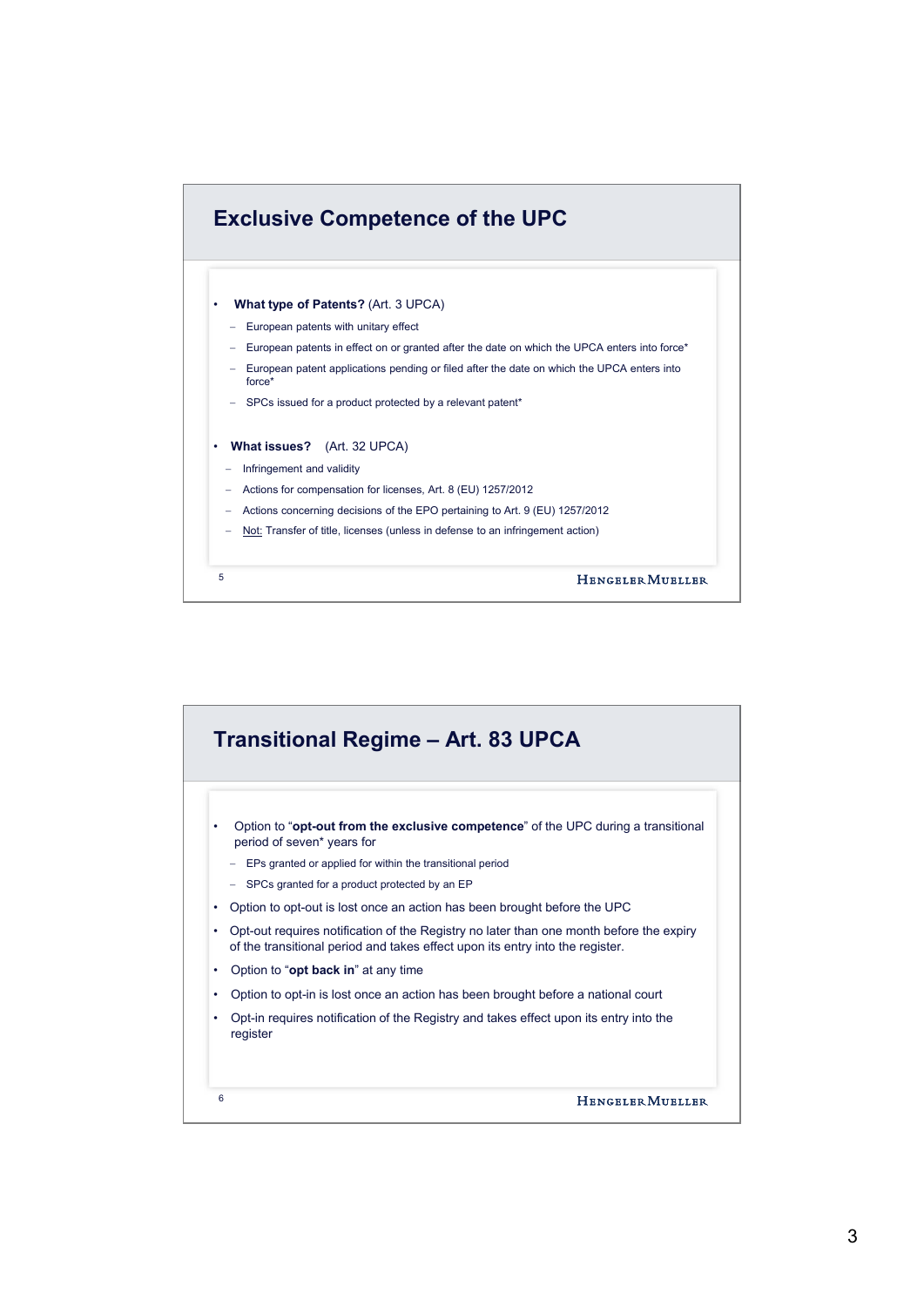

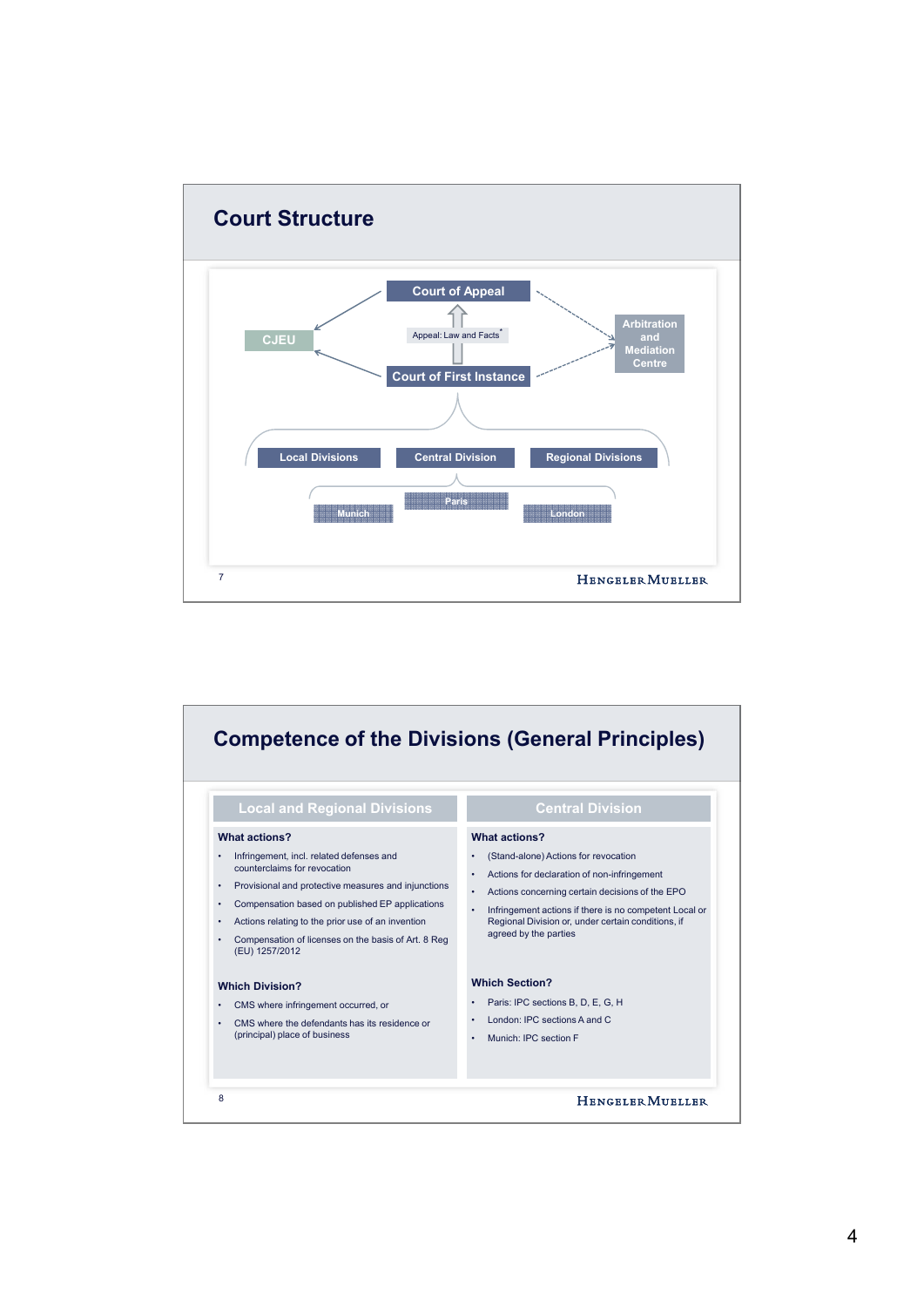

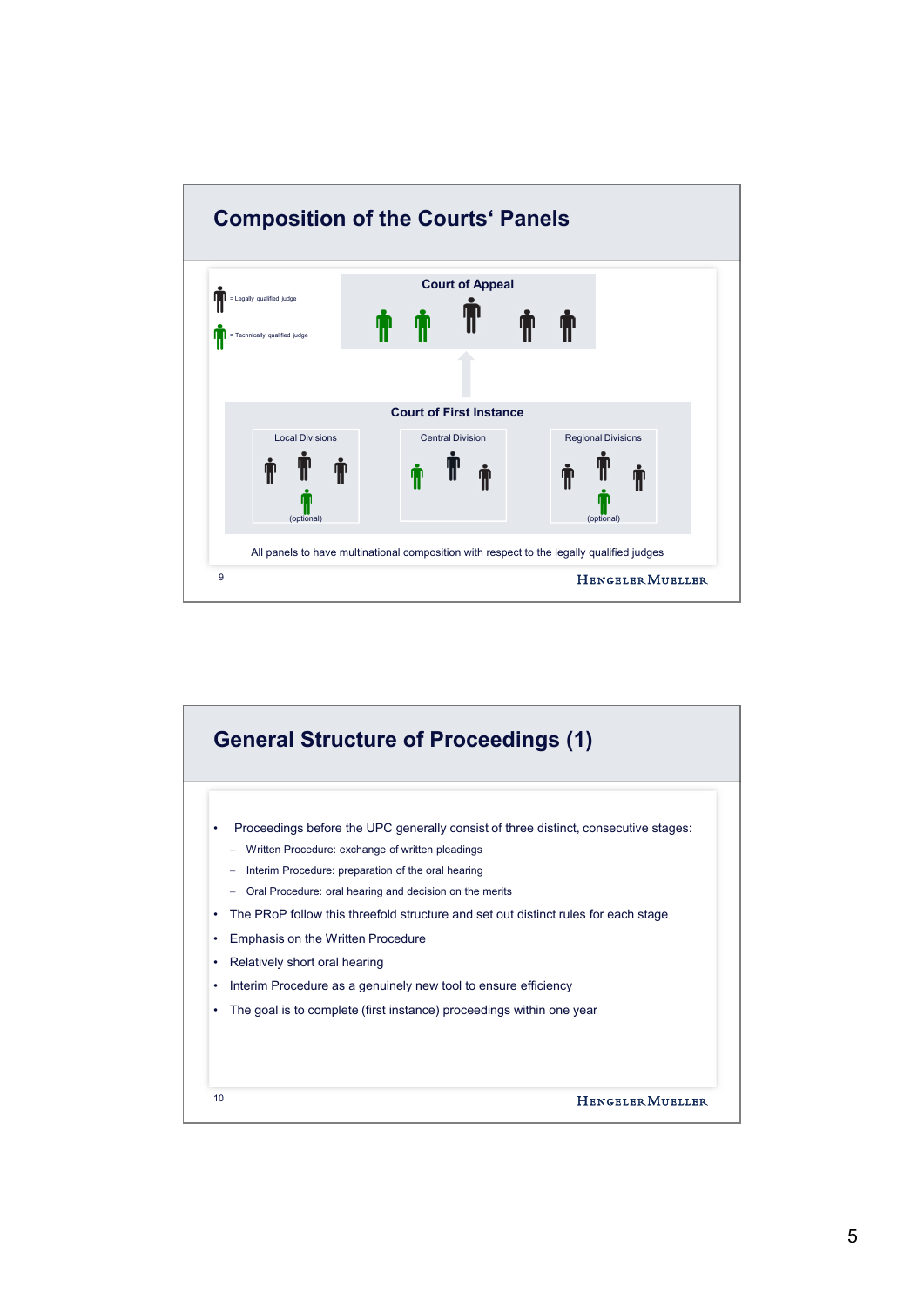